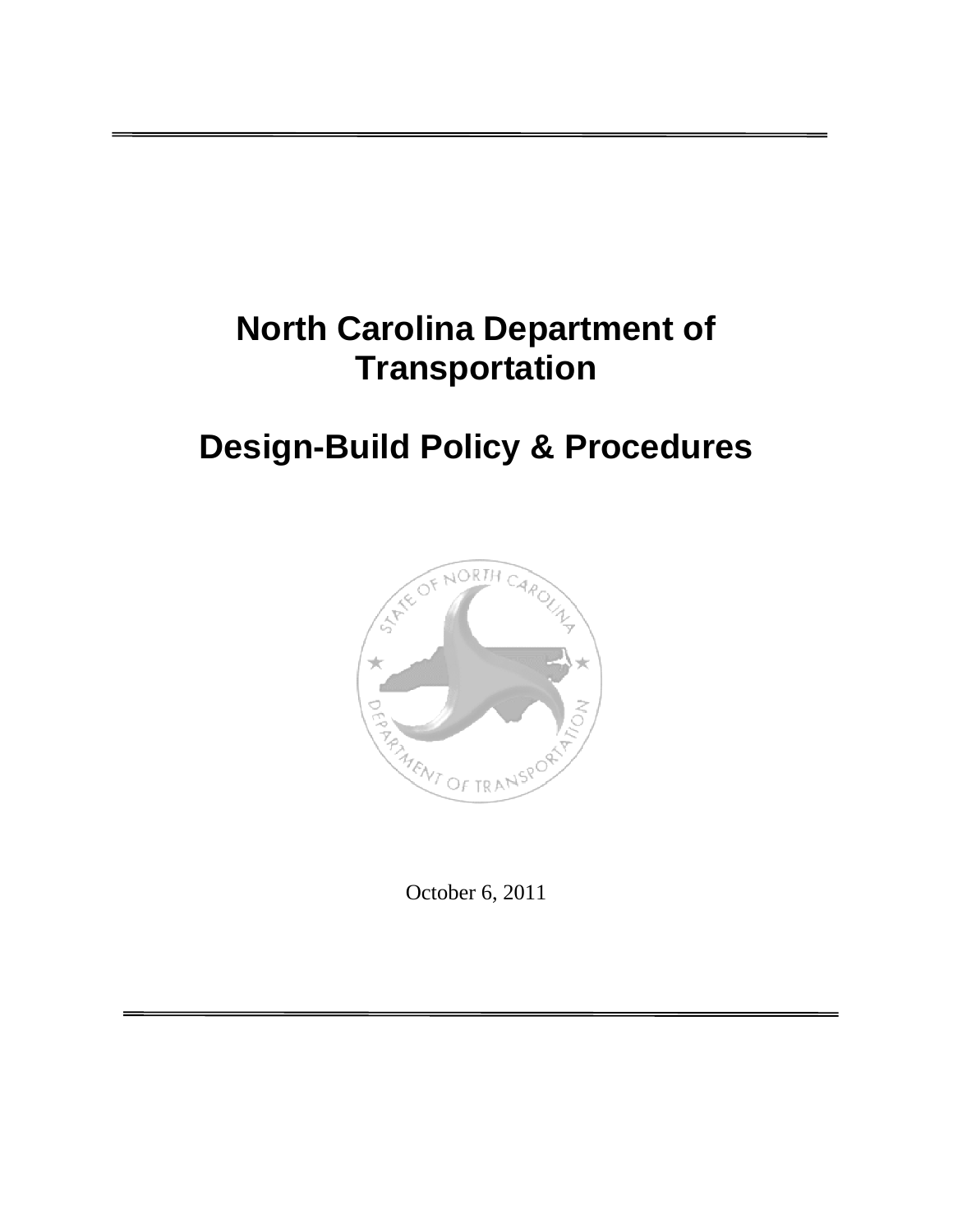# **DESIGN-BUILD POLICY & PROCEDURES**

## **PURPOSE**

This document establishes the Department's process for selecting, procuring and administering contracts that include preconstruction activities, including design and construction services of transportation facilities within one contract. The purpose of the Design-Build process is to provide an alternate method of delivery for transportation projects through which contractors and designers collaborate in design and other preconstruction activities to expedite construction, enhance innovation and constructability, and/or reduce costs.

## **SCOPE**

This procedure affects all offices associated with the design and construction of major bridges, highways, or other Department of Transportation projects.

## **AUTHORITY**

1998 Session Laws {Senate Bill 1366}

2002 Session Laws {House Bill 1518}

2007 Session Laws {House Bill 610}

2011 Session Laws {House Bill 200} Section 28.4

General Statute §136-28.11

## **BACKGROUND**

In the 1997-98 Legislative Session, the North Carolina Legislature authorized the Department to use the Design-Build process on up to three transportation projects annually. These contracts could be awarded after a determination by the Department of Transportation that delivery of the projects must be expedited and that it is not in the best public interest to comply with normal design and construction contracting procedures.

In the 2002 Legislative Session, this authority was extended to allow up to ten Design-Build projects in fiscal year 2002-03, and up to twenty-five (25) Design-Build projects annually through fiscal year 2008- 2009. The sunset was removed in the 2007 Legislative Session. The 2011 Legislative Session removed the annual limit on Design-Build projects. The process may be used to the extent that the delivery of the projects must be expedited and that it is not in the public interest to comply with normal design and construction contracting procedures.

This document replaces, in entirety, the Design-Build Policy and Procedures dated October 4, 2007 as previously adopted by the Board of Transportation. This document is modified to reflect current Department organizational structure and includes refinements made to the process of selecting Design-Build projects and procuring contracts with Design-Build Teams.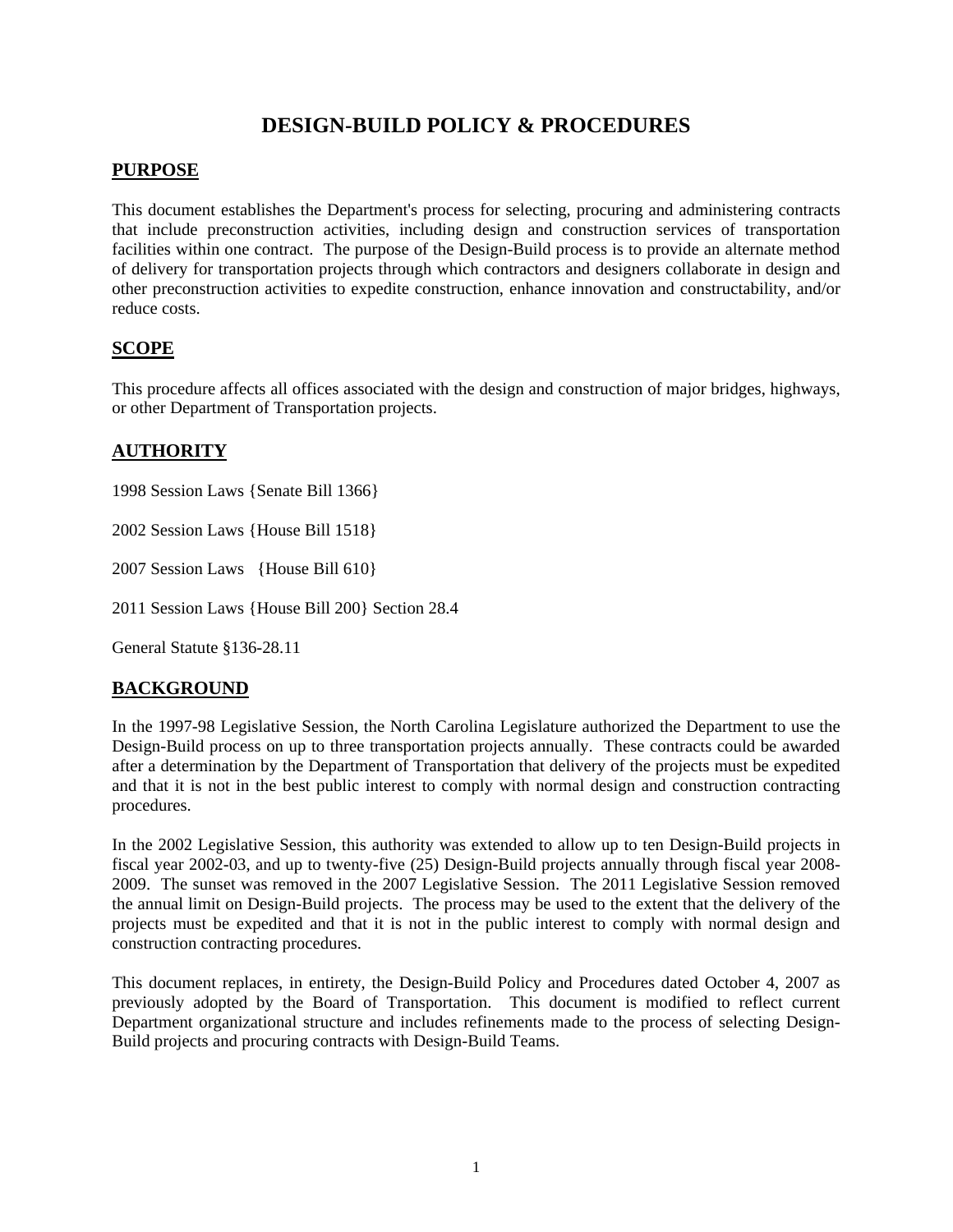## **DEFINITIONS**

| Contract:                          | The assemblage of all contractual documents that include the Request for<br>Proposals, all addenda, the Design-Build Team's Technical Proposal and<br>Price Proposal, NCDOT Standard Specifications and Drawings, and other<br>documents as referenced in the Request for Proposals.                                                                                                                                                                                                                                                                                                                 |  |  |  |
|------------------------------------|------------------------------------------------------------------------------------------------------------------------------------------------------------------------------------------------------------------------------------------------------------------------------------------------------------------------------------------------------------------------------------------------------------------------------------------------------------------------------------------------------------------------------------------------------------------------------------------------------|--|--|--|
| Design-Build:                      | project delivery method that combines construction<br>The<br>and<br>preconstruction services into one contract. Design-Build may combine into<br>single contract the preconstruction, construction, construction<br>a<br>engineering, inspection requirements and testing requirements for a project.<br>All activities are to be performed in accordance with standard North<br>Carolina Department of Transportation (NCDOT) criteria, specifications<br>and contract administration practices.                                                                                                    |  |  |  |
| Design-Build Team:                 | Hereinafter referred to as "Team", this phrase refers to any company,<br>partnership, corporation, association, joint venture, or other legal entity<br>permitted by law to practice engineering, architecture, and construction<br>contracting, as appropriate, in the State of North Carolina.                                                                                                                                                                                                                                                                                                     |  |  |  |
| Express Design-Build               | Express Design-Build is a procedure in which the Department will not<br>require the submittal of Technical Proposals and subsequent determination<br>of a Technical Score. Design-Build Teams will be required to submit<br>Statements of Qualifications in response to an advertisement.<br>The<br>Department will review the Statements of Qualifications and short-list using<br>a quality based selection process. The short-listed teams will submit only<br>Price Proposals. Projects will be awarded to the Design-Build Team that<br>provides the lowest Price Proposal to perform the work. |  |  |  |
| Project:                           | The project to be designed and constructed in accordance with the Contract.                                                                                                                                                                                                                                                                                                                                                                                                                                                                                                                          |  |  |  |
| Price Proposal:                    | The sealed "bid" that constitutes the Design-Build Team's price to<br>complete the preconstruction and construction activities required by the<br>Request for Proposals and the Design-Build Team's Technical Proposal.                                                                                                                                                                                                                                                                                                                                                                              |  |  |  |
| <b>Request for Proposals:</b>      | Hereinafter referred to as the "RFP", this document describes the<br>procurement process, provides the scope of services for the project, and is<br>used by the Team to submit their Price Proposal. The RFP forms the basis<br>for the Contract.                                                                                                                                                                                                                                                                                                                                                    |  |  |  |
| <b>Statement of Qualifications</b> | The document submitted in response to an Request for Qualifications that<br>outlines the prospective Design-Build Teams' design, construction and<br>management qualifications as well as their understanding of the project.<br>The Statement of Qualifications is the document evaluated for the purpose<br>of short-listing prospective Design-Build Teams.                                                                                                                                                                                                                                       |  |  |  |
| <b>Technical Proposal:</b>         | The proposal as set forth by the Design-Build Team that conveys their<br>design, construction approach, schedule, and other items as required by the<br>RFP. The Technical Proposal is made a part of the Contract. Technical<br>Proposals do not apply to Express Design-Build projects.                                                                                                                                                                                                                                                                                                            |  |  |  |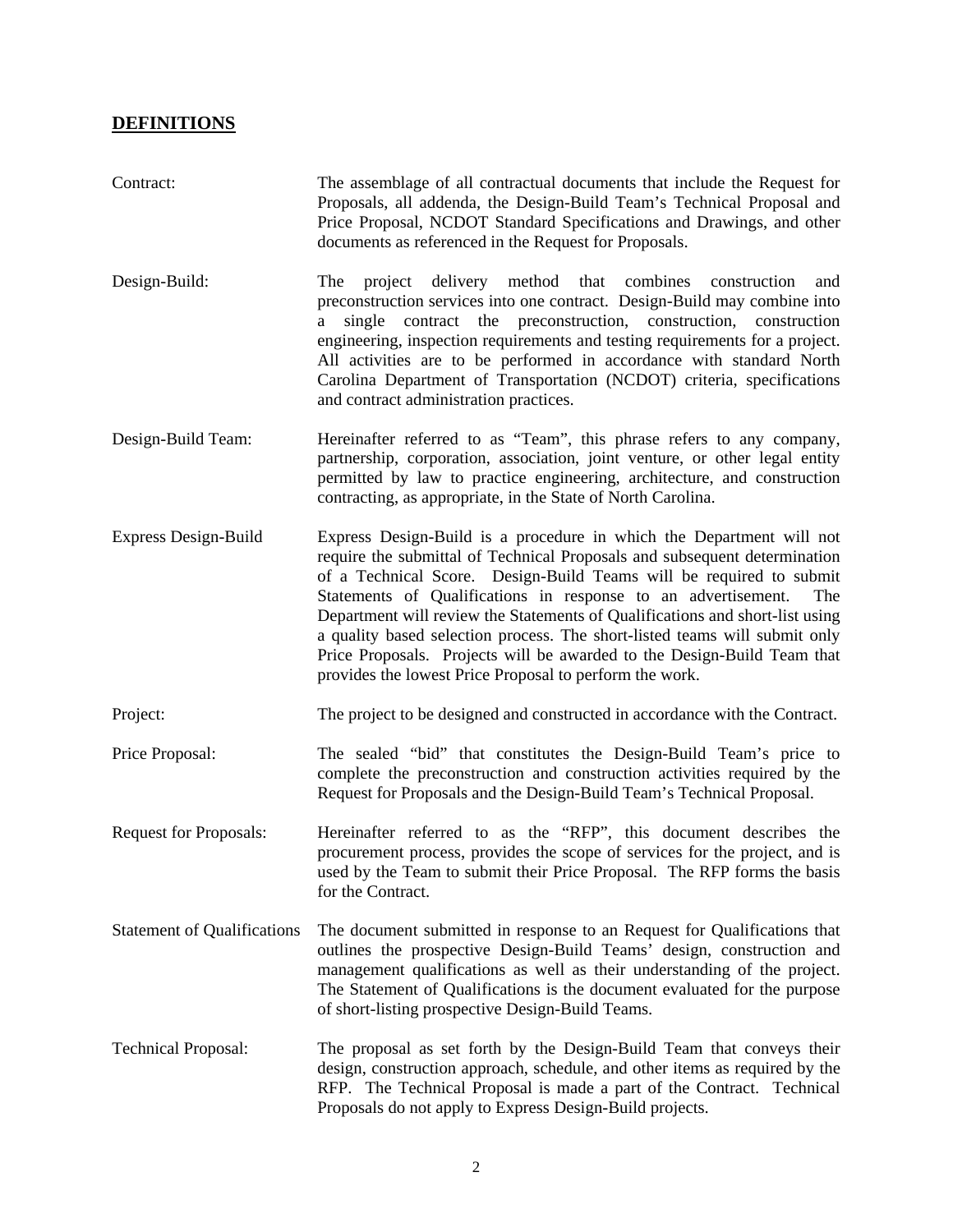Project Manager: The Project Manager is the Transportation Program Management Unit staff member assigned to coordinate the development of a project's RFP and the review of the Team's design submittals. The Project Manager's role is critical to the success of the project. The Project Manager has the primary responsibility for the contract development and design approval. The Project Manager works closely with the Resident Engineer during construction to provide support for contract administration items as deemed necessary by the Resident Engineer. The Project Manager and the State Contract Officer are the liaisons between the Department and prospective Design-Build Teams prior to award of a contract. This role shifts to the Resident Engineer after award of a contract.

## **PROJECT SELECTION**

## **OVERSIGHT**

A Design-Build Executive Committee, which includes Department upper level management, will be maintained to guide the evaluation and selection of Design-Build projects. This committee will also be responsible for general oversight of the Design-Build Program, procedures, and performance measures.

## **APPLICABLE PROJECTS**

The appropriate selection of projects for Design-Build is extremely important. Typically, Design-Build projects may be considered if they fall within at least one of the following broad categories:

- 1. Projects where design and construction need to be expedited for the public good or to capitalize on advanced or specific funding opportunities.
- 2. Emergency Projects.
- 3. Projects with complex constructability or traffic phasing issues.
- 4. Projects affording opportunities for innovation.
- 5. Unusual projects that do not lend themselves to normal design-bid-build procedures.

The type of project may also be an integral factor in its selection as a Design-Build Project. The following types of projects are particularly suitable to the Design-Build process:

- 1. New location projects
- 2. Large interstate widening or rehabilitation projects
- 3. Projects with heavy traffic volume
- 4. Large or unique bridge projects

The project must be identified and included in the TIP. Adequate funds must typically be available before the advertisement of the project.

## **EVALUATION CRITERIA**

A selection matrix should be used to qualitatively compare the relative merits of the Design-Build project delivery method. This matrix may include opportunity for innovation, constructability, safety, environmental permitting, right-of-way acquisition, utilities, traffic management, public/business perception, and risk. This qualitative analysis should then be coupled with a quantitative analysis of cost and schedule.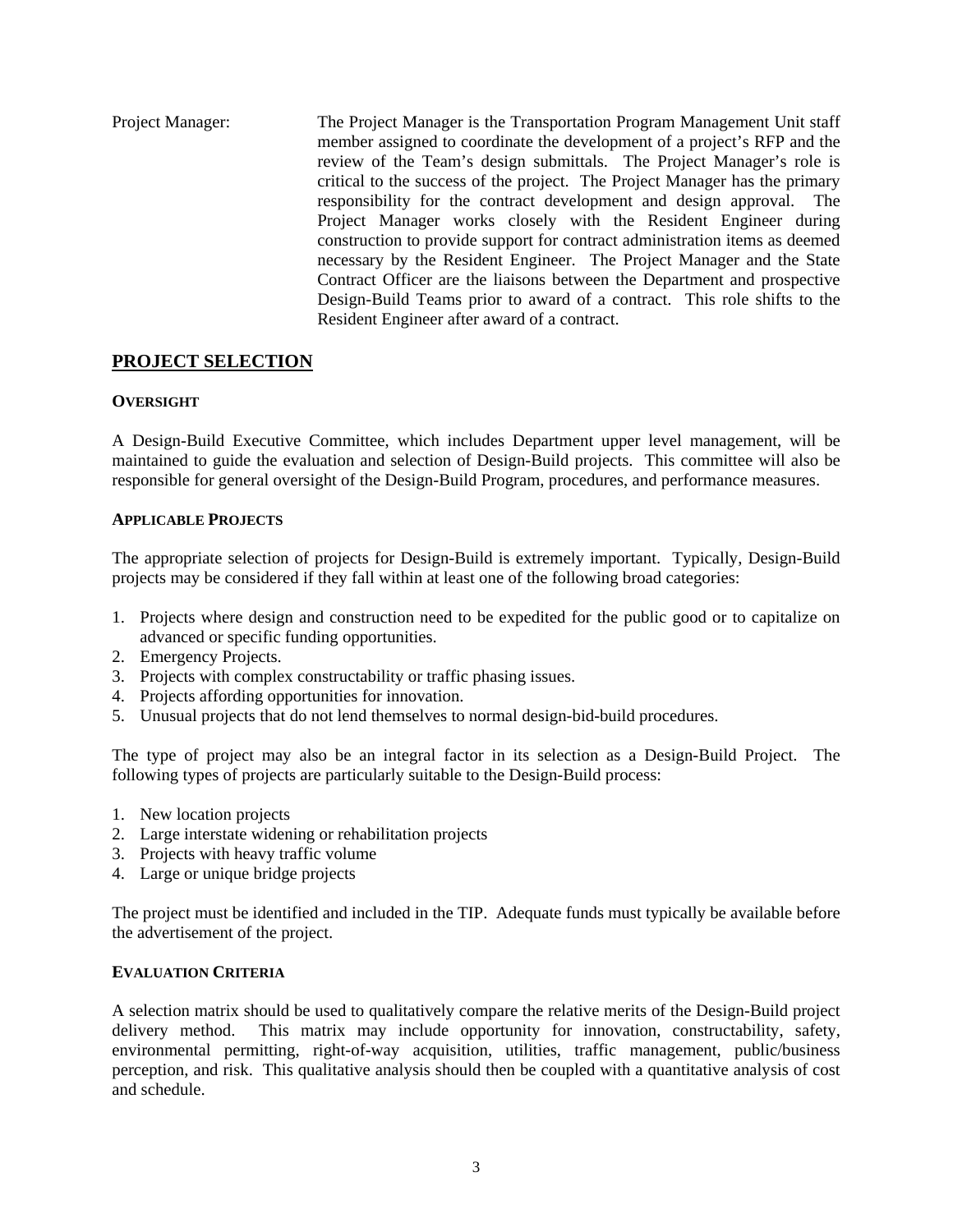The examination of a candidate Design-Build project shall include the potential effects of third party constraints such as permitting, utilities, and the number of relocatees. Design-Build projects may contain provisions for the Team to provide right-of-way acquisition services, permit application services, FEMA compliance, railroad coordination, and utility relocation or construction services. The need for permitting and right-of-way acquisition shall be clearly defined in the RFP with appropriate allowances in contract time to acquire permits prior to construction.

To the greatest extent possible, the Department should investigate the presence of existing utility facilities in the project area, provide the location and ownership of these utilities to the prospective Design-Build Teams, and enter into utility agreements where appropriate. For each selected project, a determination will be made as to who shall be responsible for relocation of existing utilities. When utility relocation is the Team's responsibility, the Team, through consultation with utility companies, shall verify utility conflicts and make arrangements for relocation or adjustments as required. Internal procedures will be utilized when the Department is responsible for utility relocation and this information will be provided to each prospective Design-Build Team.

Often it is advantageous to have utility and construction services also included in a Design-Build contract; however, Design-Build is generally not well suited for compact projects with extraordinary utility conflicts.

Mitigation for wetland, stream and other environmental impacts, except as may be required on-site, should be retained as a Department function.

## **DESIGN-BUILD TEAM EVALUATION AND SELECTION**

## **GENERAL**

Design-Build Teams are evaluated and selected through what is commonly referred to as a "two-step" process. This process includes (1) shortlisting that, in essence, pre-qualifies Design-Build Teams on a project specific basis. Typically, the short-listed Design-Build Teams then compete for the project on a best-value basis that accounts for both cost and a technical score (quality). For Express Design-Build projects, the same first step is used for a quality based selection of short-listed Design-Build Teams; however, the second step is made on a competitive low bid basis. The evaluation and selection process will be clearly outlined in the RFP.

## **PROCESS**

The following steps outline the standard process from the selection of a Technical Review Committee to the staff recommendation for action by the NCDOT Board of Transportation.

- (1) Selection of Technical Review Committee
- (2) Advertisement through newspapers, website, Purchase Directory and notification to all prequalified bidders
- (3) Submission of Statements of Qualifications
- (4) Shortlisting of Design-Build Teams
- (5) Issuance of the Request for Proposals
- (6) Submission of Technical Proposals and Price Proposals
- (7) Evaluation of Technical Proposals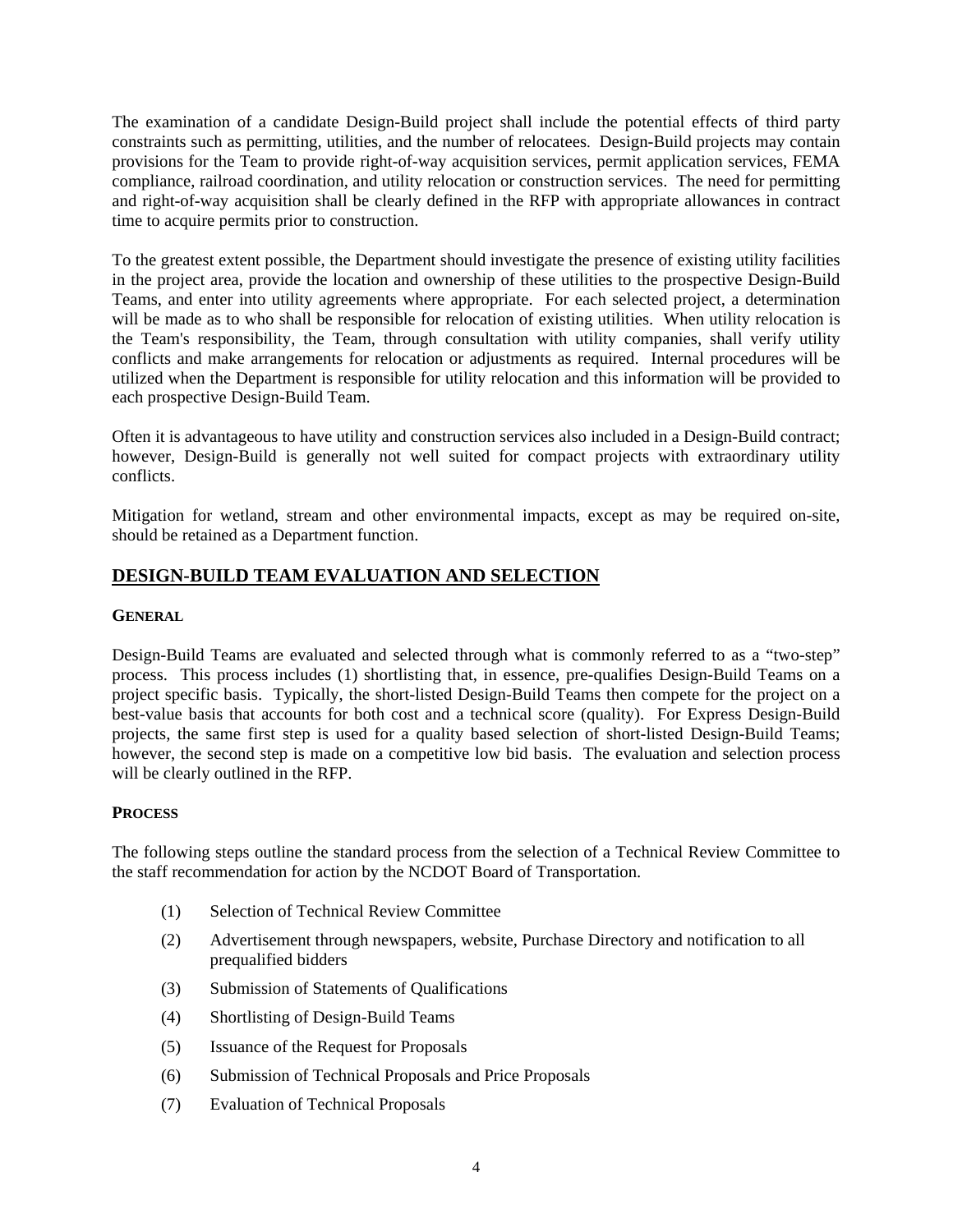- (8) Opening of Price Proposals
- (9) Determination of the "Best-Value" Design-Build Team
- (10) Recommendation for Action by the Secretary of Transportation

For Express Design-Build projects, Technical Proposals will not be solicited or evaluated and the determination of the apparent low bidder will be made on a low bid basis.

## **(1) SELECTION OF TECHNICAL REVIEW COMMITTEE**

The Technical Review Committee (TRC) is a critical element of the Design-Build Team evaluation and selection process. The TRC will be composed of at least five Department employees. These employees shall be nominated by the Director of Transportation Program Management on a project specific basis to represent the primary technical expertise required of the project. The Director of Transportation Program Management shall consult with the Design-Build Executive Committee for concurrence regarding the membership of the TRC.

To the greatest extent possible, the TRC members should have significant NCDOT experience and a thorough understanding of Department procedures. These members will represent major areas of the project design, construction, and/or operation. The TRC will serve as a selection committee and is responsible for the evaluation of both (1) the Statements of Qualifications for the purpose of shortlisting and, as applicable, (2) the Technical Proposals for the purpose of determining a committee consensus Technical Score for the Technical Proposals submitted by the short-listed Teams. A confidentiality agreement will be signed by all members of the TRC that limits their discussion on the Technical Proposals to only those Department personnel that they deem necessary to assist in the evaluation.

The TRC members will also be involved in the development and review of the Request for Proposals.

## **(2) ADVERTISEMENT**

Generally, the advertisement for a Design-Build project includes the following five documents:

(a) **Advertisement for Professional Services:** The Department will follow its standard advertisement process for acquiring professional services. In addition, a copy of the advertisement will be made available to all pre-qualified contractors.

 The advertisement shall include instructions for obtaining a Request for Qualifications package as well as a deadline for the submittal of Statements of Qualifications.

(b) **Request for Qualifications (RFQ):** The RFQ will provide a general description of the work and will include the prequalification requirements, additional technical qualifications desired, and the time frame for Statements of Qualification to be submitted to the State Contract Officer. Requirements in the RFQ shall be general and not require prospective Teams to do technical evaluation or detailed scheduling of project specifics. In order to take full advantage of the process, each project's RFQ should be modified to fit the unique needs of that project.

Unless specialized services are otherwise stipulated in the RFQ, the Department's standard prequalification requirements apply to each entity providing professional engineering services. Likewise, the standard contractor pre-qualification requirements apply to each contractor entity within or utilized by the Team. Unless otherwise stated in the RFQ or approved by the State Contract Officer, each entity must be pre-qualified prior to the deadline for the submittal of the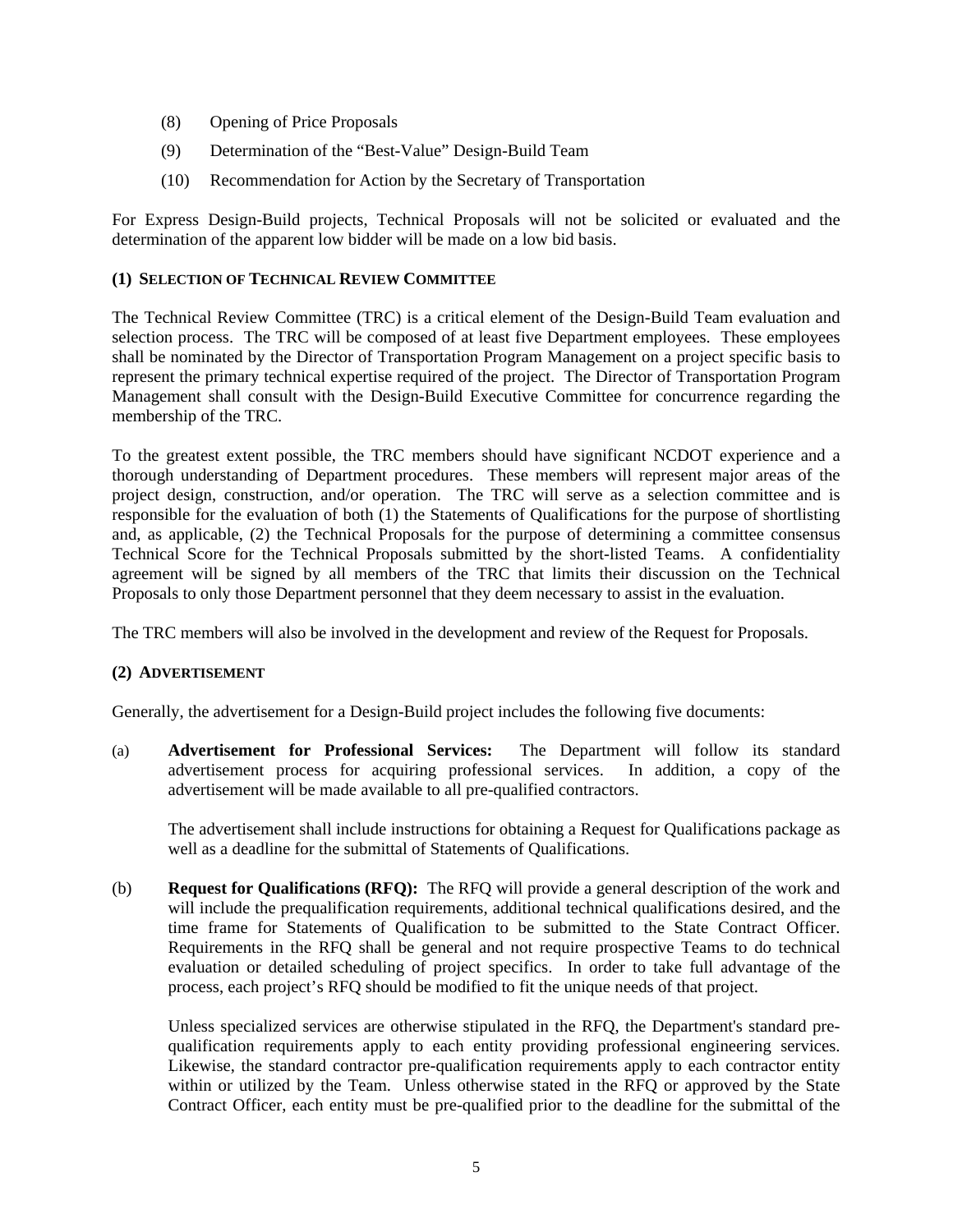Statements of Qualification. In addition a decision will be made on each project as to whether any additional pre-qualification will be required for the Team.

Any consultant engineers under contract, or previously under contract, with the North Carolina Department of Transportation to prepare preliminary plans, planning reports or other project development products for a project will not be allowed to participate in any capacity with the Team selected to construct that project. Exceptions to this policy may be granted by the Technical Services Administrator or State Contract Officer, upon written request from the firm, if it is determined that the firm's involvement does not constitute an unfair advantage.

- (c) **Project Synopsis:** A synopsis of the preconstruction and construction activities projected to be a part of the Contract shall be made available to all prospective Teams. This document is not contractually binding, but rather serves as a guide for the formation of prospective Teams.
- (d) **Timeline:** A timeline of events beginning with the advertisement date and concluding with the projected date for opening the Price Proposals will be made available to all prospective Teams. This timeline will include all dates for RFP distributions, meetings with prospective Teams, and the date for the opening of Price Proposals. The timeline shall be stated in specific calendar dates and shall clearly identify the time allotted for the preparation of Statements of Qualifications and Technical Proposals.
- (e) **Stipend:** If applicable, the notice of a stipend and the amount of the stipend will be made available to all prospective Teams. This stipend will be made as partial compensation for each unsuccessful short-listed Team that submits a responsive Technical Proposal. The stipend will be determined on a project specific basis and will be based on both the project size and complexity and endorsed by the Design-Build Executive Committee. A stipend may also be made available for Express Design-Build projects.

#### **(3) SUBMISSION OF STATEMENTS OF QUALIFICATIONS**

Each prospective Team shall submit a Statement of Qualifications in strict compliance with the requirements and timeline contained in the Request for Qualifications.

#### **(4) SHORT-LISTING OF DESIGN-BUILD TEAMS**

After the Statements of Qualifications are received, a "short-list" of firms will be determined by the Technical Review Committee. The short-list consideration factors in this determination will be as outlined in the Request for Qualifications and will typically include consideration of the Design-Build Team's capabilities, composition, past performance (particularly on comparable projects), project understanding and approach, quality program, and safety program.

The Technical Review Committee evaluates and determines a consensus determination of those Design-Build Teams to be short-listed based on the evaluation criteria outlined in the Request for Qualifications. This short-listing process is used for Design-Build, Express Design-Build, and Modified Design-Build projects.

A minimum of two prospective Teams will be short-listed. In addition, at the Department's discretion, one additional Team may be designated by the Technical Review Committee as the short-list alternate. In the event of a short-listed Team withdrawing from further consideration on the project, the Department may invite the short-list alternate to submit a Technical Proposal and/or Price Proposal for the project. In this event, all previously short-listed Teams will be made aware of this invitation.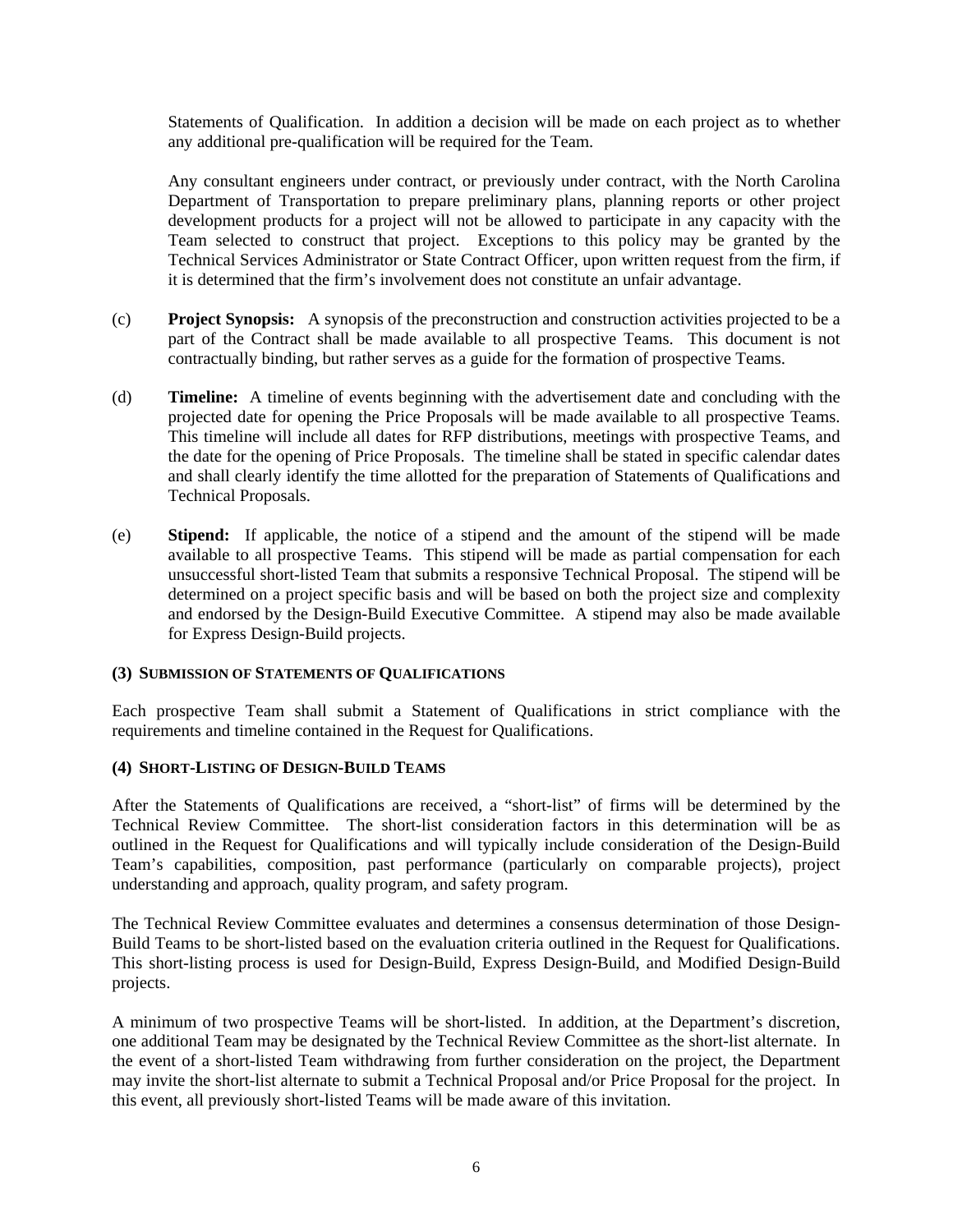All prospective Teams, regardless of short-list status will be afforded the opportunity for a debriefing with the Department regarding the relative merits of their Statements of Qualifications.

## **(5) ISSUANCE OF THE REQUEST FOR PROPOSALS**

Upon announcement of the short-listed Teams, the Draft Request for Proposals will be distributed to the short-listed Teams. At least one meeting will be afforded to each short-listed Team to address any questions they may have about the project, the RFP requirements, or the selection process. The meetings will be conducted individually with each Team. Unless a short-list alternate Team is invited to participate as outlined above, and such invitation occurs after meetings with the other short-listed teams have already occurred, each Team will be afforded the same number of meetings with the Department.

As a result of these meetings, the RFP will be modified and a Final RFP will be issued to all short-listed Teams. Addenda to this Final RFP may be issued as needed to further refine the requirements of the Contract.

## **(6) SUBMISSION OF TECHNICAL PROPOSALS AND PRICE PROPOSALS**

In response to the Final RFP and all addenda, the shortlisted Teams will typically submit a Technical Proposal and Price Proposal for the project. The Technical Proposal shall be submitted concurrently with the Price Proposal. The Technical Proposal shall be submitted in a sealed package. The Price Proposal shall be submitted in a separate sealed package. The Technical Proposal and Price Proposal shall be submitted to the State Contract Officer in strict accordance with the requirements and timeline contained in the Final RFP and as amended by addendum. The Price Proposals will remain sealed in a secure location with the State Contract Officer. The Technical Proposals will be transmitted to the Transportation Program Management Unit and the Project Manager will distribute the Technical Proposals to the Technical Review Committee for evaluation.

Technical Proposals will not be required for Express Design-Build or Nested Design-Build projects.

## **(7) EVALUATION OF TECHNICAL PROPOSALS**

This section does not apply to Express Design-Build or Nested Design-Build projects.

Technical Proposals will address the technical elements of the design and construction of the project. In general, the evaluation process will also consider the Team's composition, understanding of the project, anticipated problems and solutions, schedule, and project design. Evaluation will be made in regards to the evaluation criteria as set forth in the Final RFP and as amended by addendum. Evaluation criteria will typically vary on a project specific basis and may include, but may not be limited to, the Team's demonstrated capabilities, design features, schedule, innovation, long term maintenance considerations, traffic control, safety, quality control, utilization of disadvantaged business enterprises or minority/women businesses, natural environment responsibility, oral interview, and/or project guarantees.

The Technical Review Committee shall first determine whether or not the Technical Proposals are responsive to the requirements of the RFP. If any of the Technical Proposals are considered nonresponsive, the facilitator will notify the State Contract Officer accordingly, who in turn will notify the Team of that fact.

Each Technical Proposal found to be responsive will be evaluated by the Technical Review Committee. The Technical Review Committee may be provided tools to assist in the evaluation of the Technical Proposals. The Technical Review Committee may solicit input from other Department employees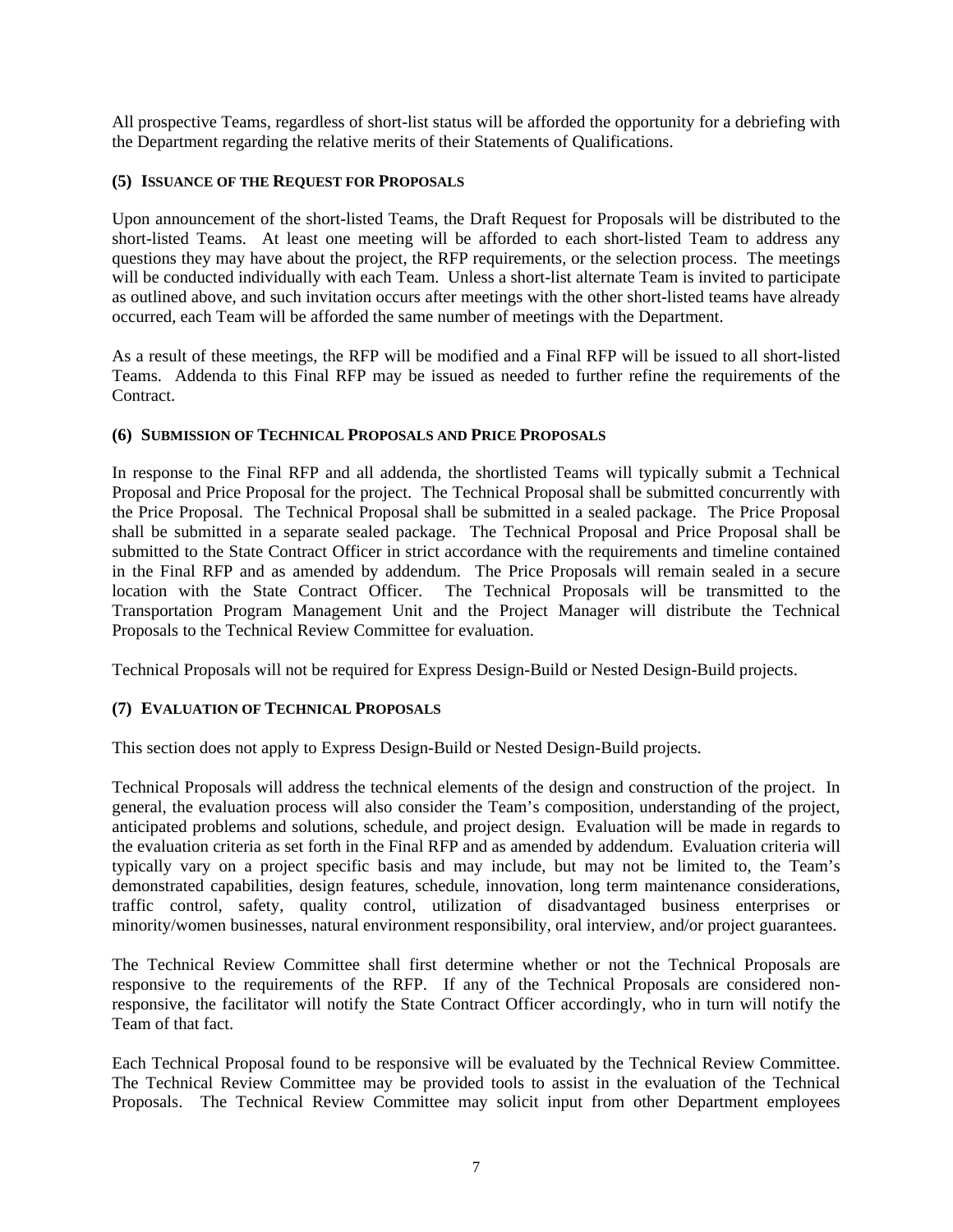regarding specific information that may be needed outside their experience or expertise. The Department reserves the right to ask for clarification on any item in the Technical Proposals.

Following a period of preliminary evaluation of the Technical Proposals, each short-listed Team will address the Technical Review Committee with a presentation based on their Technical Proposal. To the greatest extent possible, all Teams will make these presentations on the same day. The Team will field any questions generated by the Technical Review Committee during their preliminary evaluation period or the Teams' technical presentations. All Teams will be afforded equal time for these presentations.

Following the technical presentations, the Technical Review Committee will convene with at least one facilitator to determine the Committee's consensus score in each of the major evaluation categories outlined in the RFP. For each Team, the sum of the consensus score in each of the major evaluation categories will represent the Committee's consensus Technical Score.

The facilitator(s) will generally be either the Director of Transportation Program Management and/or the Design-Build Project Engineer. The facilitator serves in an ex officio capacity and facilitates the Technical Review Committee's discussion necessary for their determination of a consensus Technical Score for each Team. The facilitator may answer questions regarding the evaluation criteria and process as well as specific questions about Technical Proposal contents. The role of the facilitator is to ensure that (1) the evaluation process occurs in a systematic and consistent manner, (2) false or irrelevant data is not used in the evaluation process, (3) to the greatest extent possible, the overall evaluations are properly valued as relates to the anticipated cost of the project and (4) the Technical Review Committee understands the confidential nature of their work and the resulting Technical Scores.

Upon determination of a consensus Technical Score for each Team, the evaluation results are transmitted in confidence to the State Contract Officer. These scores remain in the possession of the State Contract Officer until such time that the Price Proposals are unsealed and read publicly.

All short-listed Teams will be afforded the opportunity for a debriefing with the Department regarding the relative merits of their Technical Proposal and Presentation.

## **(8) OPENING OF PRICE PROPOSALS**

At the time and date specified in the Final RFP and as amended, the State Contract Officer will open the Price Proposals and calculate the percentage difference between the Price Proposals submitted and the Engineer's Estimate. Prior to opening the Price Proposals, the State Contract Officer will provide each team, if present at the opening, a sealed envelope containing that Team's consensus Technical Score. No Technical Score will be generated or provided for Express Design Build projects.

Should all of the Price Proposals be within an acceptable range of, or below, the Engineer's Estimate, the State Contract Officer will proceed to calculate the Quality Value for each Team and publicly read the Price Proposals, consensus Technical Scores, and Adjusted Prices as outlined in the selection procedure contained herein.

Should any one or more of the Price Proposals be within an acceptable range, or below, the Engineer's Estimate, and the remaining Price Proposals exceed an acceptable range of the Engineer's Estimate, the State Contract Officer will go to a separate location to calculate the Quality Value and determine if the Team with the lowest Adjusted Price is within an acceptable range of the Engineer's Estimate. Should the Price Proposal of the Team with the lowest Adjusted Price be below, or within an acceptable range of the Engineer's Estimate, the State Contract Officer will proceed to publicly read the Price Proposals, consensus Technical Scores, and Adjusted Prices. Should the Price Proposal of the Team with the lowest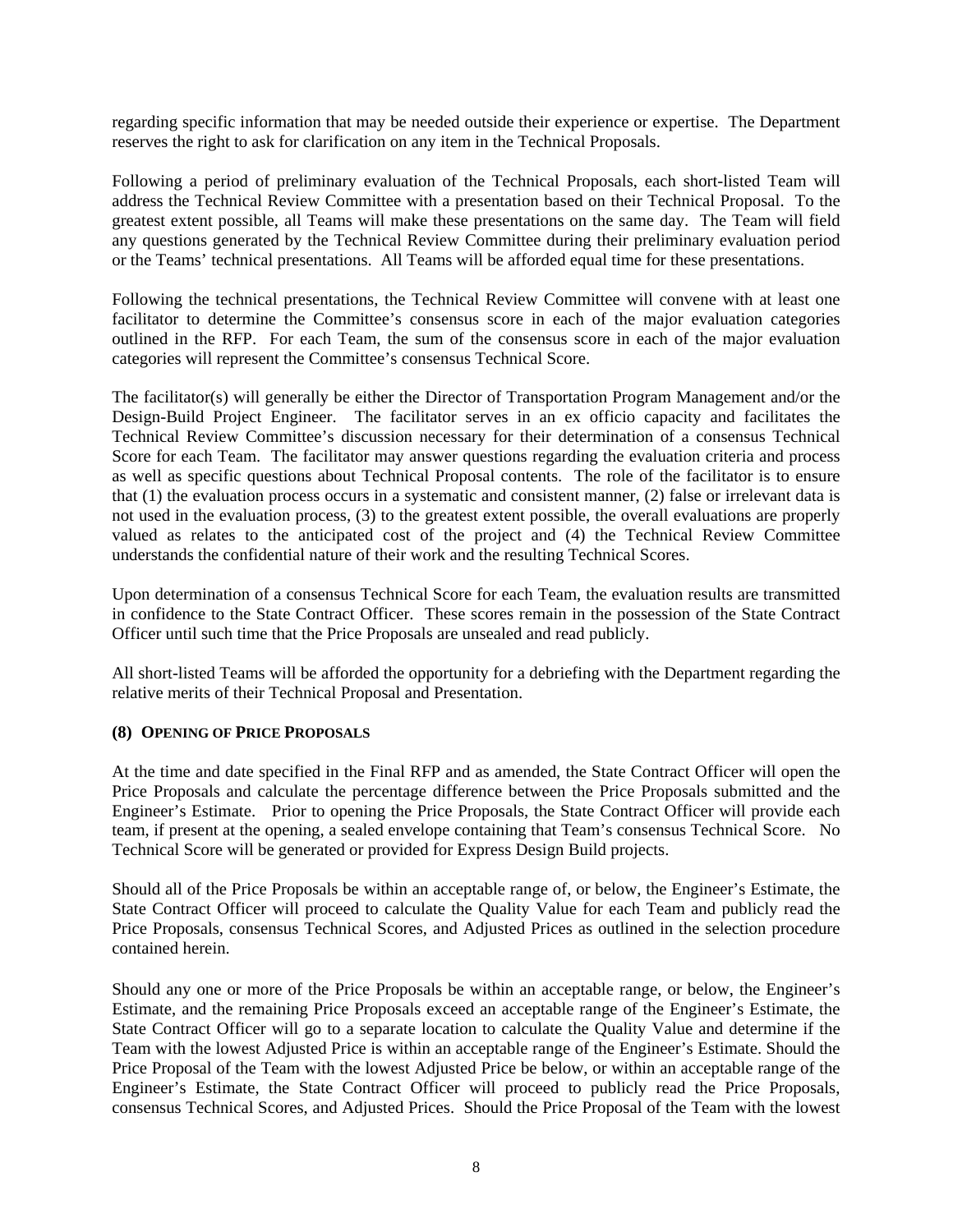Adjusted Price exceed an acceptable range of the Engineer's Estimate, the State Contract Officer will publicly read the Price Proposals only and the Department will then determine whether to proceed to request a Best and Final Offer as outlined below.

Should all Price Proposals submitted exceed an acceptable range of the Engineer's Estimate, the State Contract Officer will publicly read the Price Proposals only. The Department will then determine whether to proceed to request a Best and Final Offer as outlined below.

A request for Best and Final Offer may be made by the Department for any reason. In the event that a Best and Final Offer is requested, the Department will issue a Best and Final RFP that may or may not include changes in the Final RFP scope or contract requirements.

After receipt of the Best and Final Offer RFP, the Teams may have the option of changing their Technical Proposal details. Such an allowance will be clearly stated in the Best and Final Offer RFP. If the Team changes any component of the original Technical Proposal, the TRC will review those amended components of the Technical Proposal and may re-evaluate the scores accordingly. A revised total Technical Score may be calculated for one or more Teams based on the Teams' amendments to the original Technical Proposal. Technical Scores, whether revised or not, will be transmitted confidentially to the State Contract Officer. Technical Presentations based on changes made in the Best and Final Offer will typically not occur. The Teams will submit a revised sealed Price Proposal and revisions to their Technical Proposal at the time, place, and date specified in the Best and Final Offer RFP. The sealed Best and Final Offer Price Proposals will remain sealed in a secure location by the State Contract Officer.

Alternatively, the Department may elect to solicit a Best and Final Offer from all Teams without any change to the Final RFP scope or contract requirements. In this case, only a new sealed Price Proposal will be solicited from each Team and Technical Scores will not be revised. This directive will be clearly stated in the Best and Final Offer RFP.

In the event the Department elects to request a Best and Final Offer, the State Contract Officer will open the Best and Final Offer Price Proposals and publicly read all Price Proposals, total Technical Scores and Adjusted Prices. A revised Quality Value and Adjusted Price will be determined based on the Price Proposals and the total Technical Scores. This will constitute the Team's Best and Final Offer.

## **(9) DETERMINATION OF THE "BEST-VALUE" DESIGN-BUILD TEAM**

This Section does not apply to Express Design-Build or Nested Design-Build projects.

The determination of best-value will be made based on a pre-determined algorithm that combines the total Technical Score with the Price Proposal. This combination balances the quality of a Technical Proposal with a bid price to create a best-value solution for a project.

A maximum Quality Credit percentage will be assigned for each project as determined by the Director of Transportation Program Management and endorsed by the Design-Build Executive Committee. This percentage will typically range from 15% to 30% depending on the complexity and size of the project. A maximum Quality Credit percentage below 15% is also possible for Modified Design-Build projects or projects with little opportunity for innovation or flexibility. In extraordinary situations, such as technically specialized projects or emergency projects, the maximum Quality Credit may be as high as 50%.

The State Contract Officer will use the table in the Request for Proposals that is based on the maximum Quality Credit percentage to assign a Quality Credit to each Technical Proposal based on the total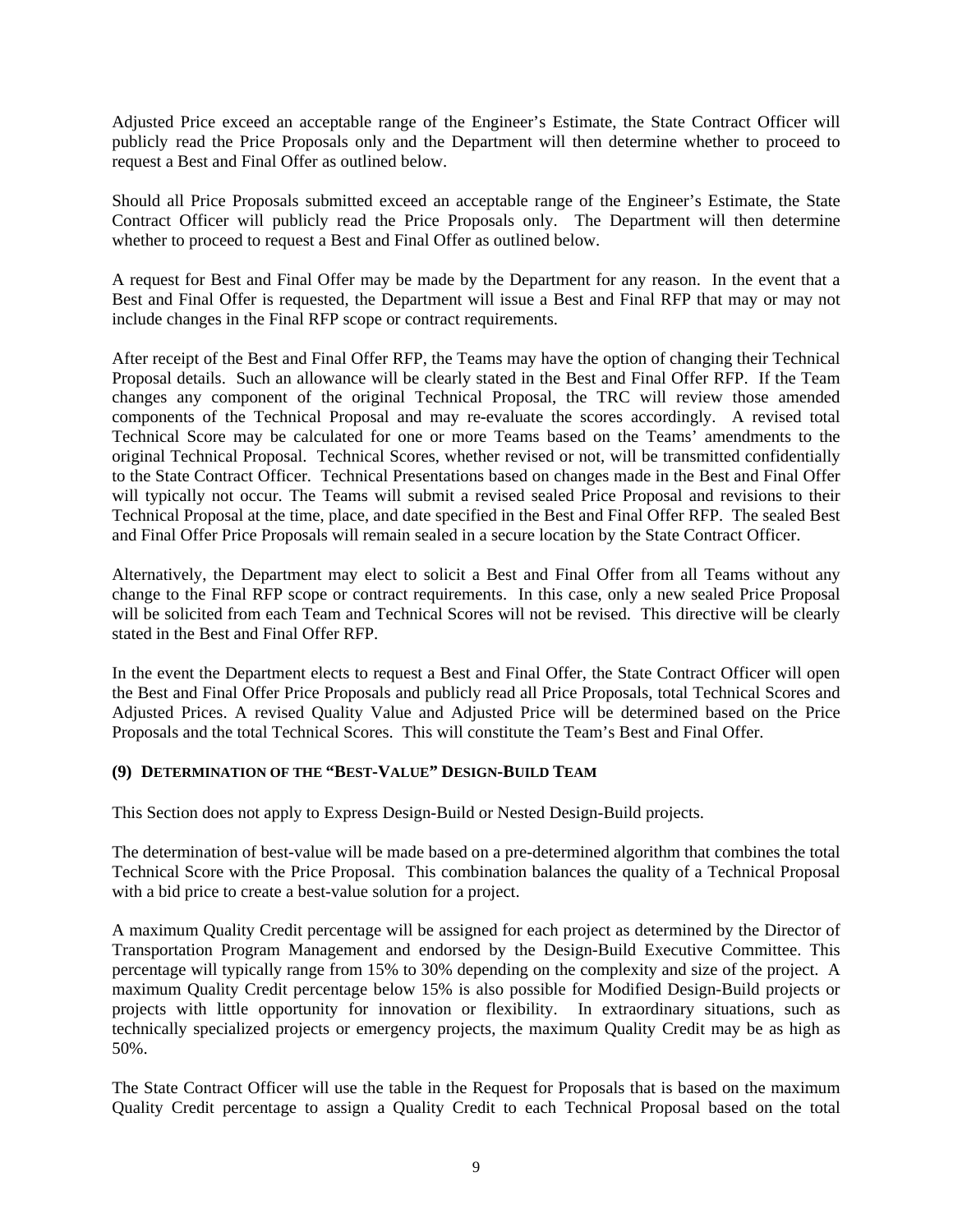Technical Score for that Technical Proposal. The example below shows the table to be used for a maximum Quality Credit percentage of 25%.

| Total Technical Score Quality Credit (%) |       | Consensus Technical Score Quality Credit (%) |       |  |
|------------------------------------------|-------|----------------------------------------------|-------|--|
| 100                                      | 25.00 | 84                                           | 11.67 |  |
| 99                                       | 24.17 | 83                                           | 10.83 |  |
| 98                                       | 23.33 | 82                                           | 10.00 |  |
| 97                                       | 22.50 | 81                                           | 9.17  |  |
| 96                                       | 21.67 | 80                                           | 8.33  |  |
| 95                                       | 20.83 | 79                                           | 7.50  |  |
| 94                                       | 20.00 | 78                                           | 6.67  |  |
| 93                                       | 19.17 | 77                                           | 5.83  |  |
| 92                                       | 18.33 | 76                                           | 5.00  |  |
| 91                                       | 17.50 | 75                                           | 4.17  |  |
| 90                                       | 16.67 | 74                                           | 3.33  |  |
| 89                                       | 15.83 | 73                                           | 2.50  |  |
| 88                                       | 15.00 | 72                                           | 1.67  |  |
| 87                                       | 14.17 | 71                                           | 0.83  |  |
| 86                                       | 13.33 | 70 or below                                  | 0.00  |  |
| 85                                       | 12.50 |                                              |       |  |

#### **Quality Credit for Technical Proposals**

The State Contract Officer will publicly open the sealed Price Proposals as outlined above. The State Contract Officer will then determine the Quality Value for each Team. The Quality Value is obtained by multiplying the Team's Price Proposal by the Quality Credit percentage corresponding to the total Technical Score for that Team's Technical Proposal. The Quality Value will then be subtracted from that Team's Price Proposal to obtain an Adjusted Price for that Team. The following table shows an example of the calculations involved in the process.

#### **An Example of Calculating Adjusted Price**

|      | Consensus |                |                 |              |              |
|------|-----------|----------------|-----------------|--------------|--------------|
| Team | Technical | Quality        | Price           | Quality      | Adjusted     |
|      | Score     | Credit $(\% )$ | Proposal $(\$)$ | Value $(\$)$ | Price $(\$)$ |
| A    | 95        | 20.83          | 3,000,000       | 624,900      | 2,375,100    |
| B    | 90        | 16.67          | 2,900,000       | 483,430      | 2,416,570    |
| C    | 90        | 16.67          | 2,800,000       | 466,760      | 2,333,240*   |
| D    | 80        | 8.33           | 2,700,000       | 244,910      | 2,475,090    |
| Ε    | 70        | 0.00           | 2,600,000       |              | 2,600,000    |

\*Successful Team - Contract Cost \$2,800,000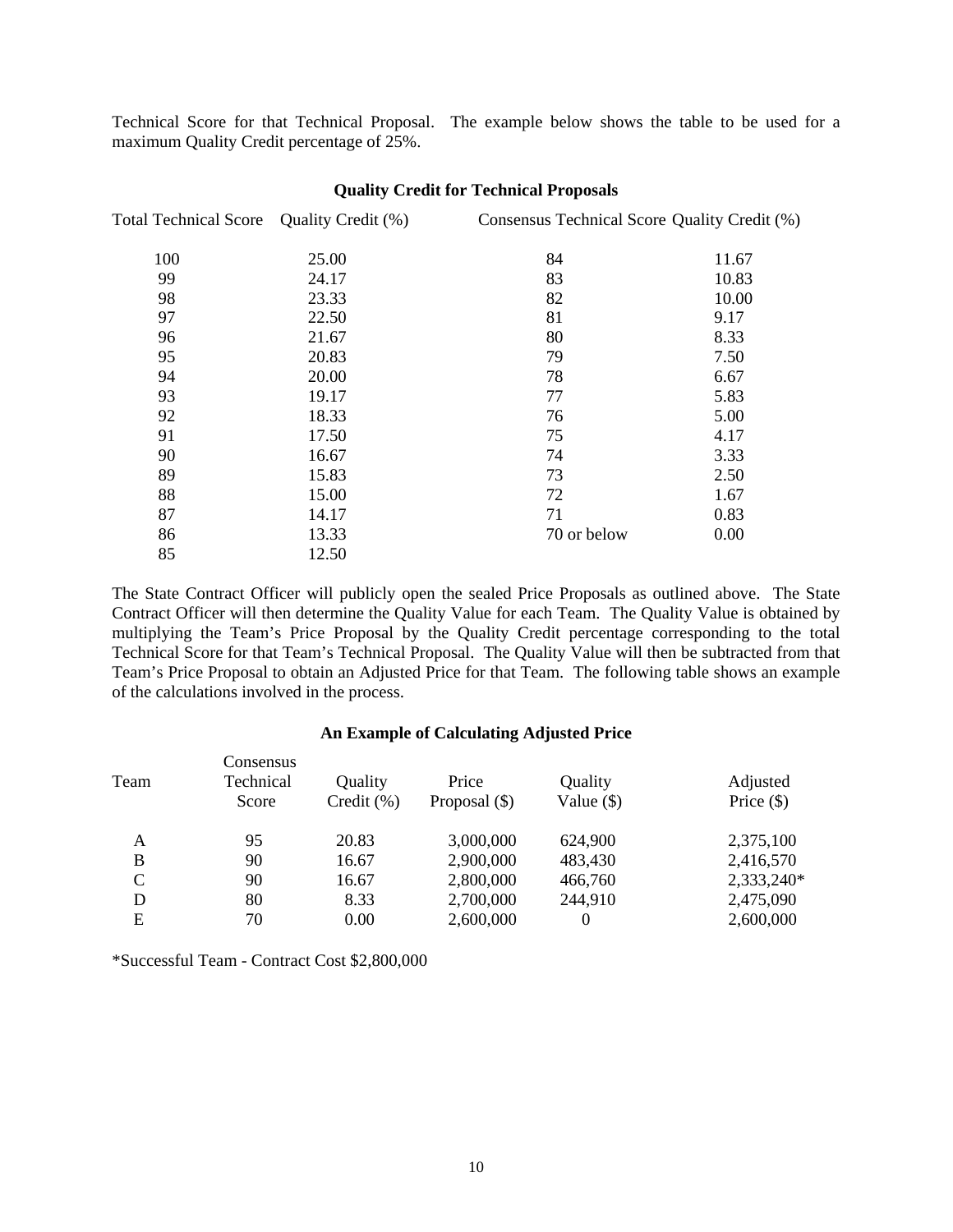#### **(10) RECOMMENDATION FOR ACTION BY THE SECRETARY OF TRANSPORTATION**

Unless the Department elects to proceed with the Best and Final Offer process, or all Price Proposals are recommended for rejection, the Department will recommend to the Secretary of Transportation that the Team having the lowest Adjusted Price (lowest Price Proposal for Express Design-Build projects) be awarded the contract. The cost of the contract will be the amount received as the Price Proposal for that Team.

## **REQUEST FOR PROPOSALS**

#### **GENERAL**

The Request for Proposals will be compiled by the Project Manager within the Transportation Program Management Unit in close coordination with the Division, Construction Unit, Contracts and Standards Development Unit and other Department representatives as necessary.

The Request for Proposals (RFP) document contains the directives and scope description for any given project. One copy of the Final RFP with all addenda, or the Best and Final RFP, as applicable, is signed by the Team and submitted as their Price Proposal. This document is then executed by the Department to form the primary part of the Contract. Any desired project elements, design and construction requirements, guiding documents, responsibilities of the Team, responsibilities of the Department, and the procurement process to be used for Team selection are stipulated within this document.

The RFP shall furnish sufficient information upon which Teams may prepare Technical Proposals and/or Price Proposals. Project requirements shall be described completely and in a manner that will be easily interpreted and understood. The Department shall conduct adequate research and investigations to determine the facility requirements and to document them in an unambiguous manner.

The Team to whom the Contract is awarded will be responsible for developing the project design based on the criteria and information contained in the RFP and other referenced documents and for the construction of the facility in compliance with the Plans and Special Provisions developed by the Team.

#### **TYPICAL RFP CONTENTS**

The contents of the RFP vary on a project specific basis. However, the RFP, as a minimum should always address the items outlined below:

- (1) Date and Time of Price Proposal Opening
- (2) Payment Details
- (3) Evaluation Criteria
- (4) Team Selection Process
- (5) Technical Proposal Submittal Requirements
- (6) Price Proposal Submittal Requirements
- (7) DBE or MB/WB Goals and Reporting Requirements
- (8) Design and Other Preconstruction Services Required
- (9) Design References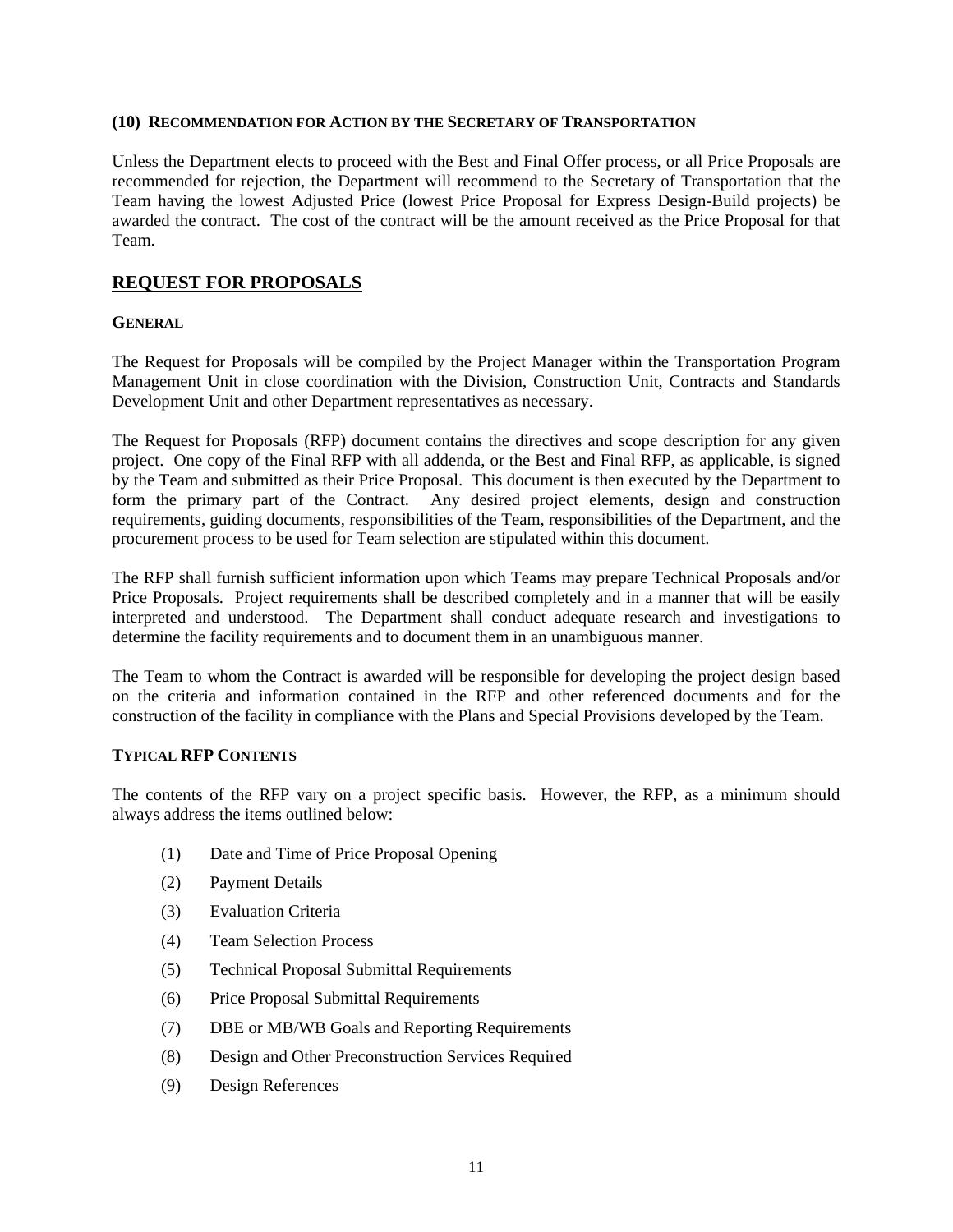- (10) Submittal Requirements
- (11) Permits (as applicable)
- (12) Construction Services Required
- (13) Construction Engineering and Inspection Services Required
- (14) Third Party Involvement or Restrictions
- (15) Information or Services to be Provided by the Department
- (16) Professional Insurance and Bonding
- (17) Supplemental Special Provisions
- (18) Itemized Proposal Form and Signature Sheets

## **(1) DATE AND TIME OF PRICE PROPOSAL OPENING**

The RFP shall clearly denote the date and time of the opening of the Price Proposals on the cover sheet as well as within the body of the RFP.

## **(2) PAYMENT DETAILS**

Typically, Design-Build projects will be paid for on a lump sum basis for the entire project. In this case, partial payments are made based on the progress of the work. The RFP will typically require that the Team submit a Schedule of Values for all major elements of the Contract to assist in determining a proper payment schedule. The RFP may also include provisions that require the Team to maintain and submit a Critical Path Model or other such project schedule. The RFP should include an estimated schedule of progress to set a pre-determined maximum payout schedule.

In the event that the Contract is not paid on a lump sum basis, the items of work to be paid for in a different manner shall be clearly defined, including provisions for measurement and payment, as applicable.

The RFP shall also clearly define any alternate bid items for which the Department requests supplemental pricing. Incentives, disincentives, and liquidated damages may be used and shall be clearly defined in the RFP.

## **(3) EVALUATION CRITERIA**

This Section does not apply to Express Design-Build or Nested Design-Build projects.

The evaluation criteria to be used to compile the consensus Technical Score for each Team shall be clearly delineated in the RFP. The evaluation criteria should be concise and clear. The evaluation criteria may vary on a project specific basis based on the demands of that project.

## **(4) TEAM SELECTION PROCESS**

The procurement process should be clearly defined in the RFP. The RFP shall include the maximum Quality Credit percentage assigned for that project. The maximum Quality Credit should not be revised after the release of the RFP to the Teams, unless to correct a typographical error. The RFP shall also include provisions for opening of the Price Proposals, the Best and Final Offer process, correlation between total Technical Score and Quality Credit percentage, and the process for determining the Quality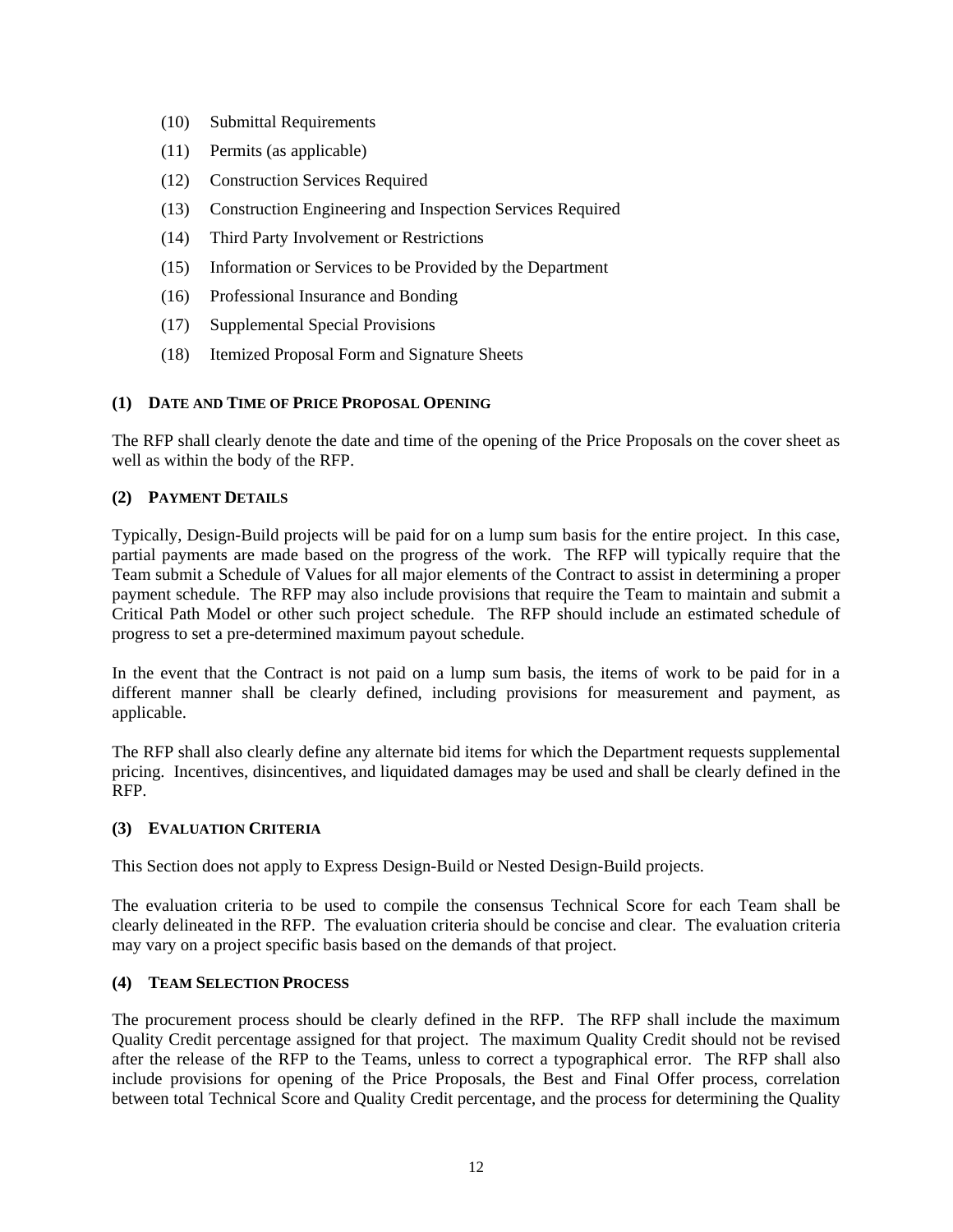Value and Adjusted Price for each Team. The RFP shall include an example demonstrating the calculations of Adjusted Price, if applicable.

## **(5) TECHNICAL PROPOSAL SUBMITTAL REQUIREMENTS**

This Section does not apply to Express Design-Build or Nested Design-Build projects.

The RFP should include well-defined Technical Proposal Requirements, including detailed instructions regarding the content, format and limitations. The RFP shall also provide instructions as to the Technical Proposal and submittal deadline and submittal location.

## **(6) PRICE PROPOSAL SUBMITTAL REQUIREMENTS**

The RFP should include well-defined Price Proposal requirements. The RFP may also require that each Team submit a projected payout curve, or submit bid documentation prior to the execution of the Contract. The RFP shall also provide instructions as to the Price Proposal submittal deadline and submittal location.

#### **(7) DBE OR MB/WB GOALS AND REPORTING REQUIREMENTS**

Utilization of Disadvantaged Business Enterprises, Women Businesses, and Minority Businesses are encouraged in two ways in Design-Build projects. Traditional contract goals are typically established for Design-Build projects in accordance with standard Department goal-setting procedures. In addition, the consensus Technical Score may be affected by a Team's use or non-use of DBE/MB/WB firms as part of their non-construction related services.

The RFP shall state the Department's goals for DBE/MB/WB utilization for each project.

## **(8) DESIGN AND OTHER PRECONSTRUCTION SERVICES REQUIRED**

The RFP must clearly define all preconstruction services that will be the responsibility of the Team. Preconstruction services may include, but may not be limited to, design across a variety of disciplines, right-of-way acquisition services, utility relocation coordination services, geotechnical investigations, surveys, permitting, and on-site mitigation.

Regardless of the extent of the preconstruction services required of the Team, the design requirements, specifications, and expectations should be clearly defined in the RFP. The major design disciplines and preconstruction activities shall be presented in individual scopes of work within the RFP.

Preconstruction activities to be performed by the Department to supplement the Team's responsibilities should also be clearly specified by discipline.

The Department will generally prepare the Environmental Documents and clearly define any special environmental considerations to be addressed by the Team. The Department will closely cooperate with the Team in this area. The RFP should reiterate directly or by reference to other documents, all commitments made during the NEPA process.

The Department will decide who will be responsible for right-of-way acquisition and clearly document this decision in the RFP. The procurement of right-of-way may be shared by the Department and the Team. In this case, the RFP shall clearly differentiate which parcels are the responsibility of the Team and which parcels are the responsibility of the Department.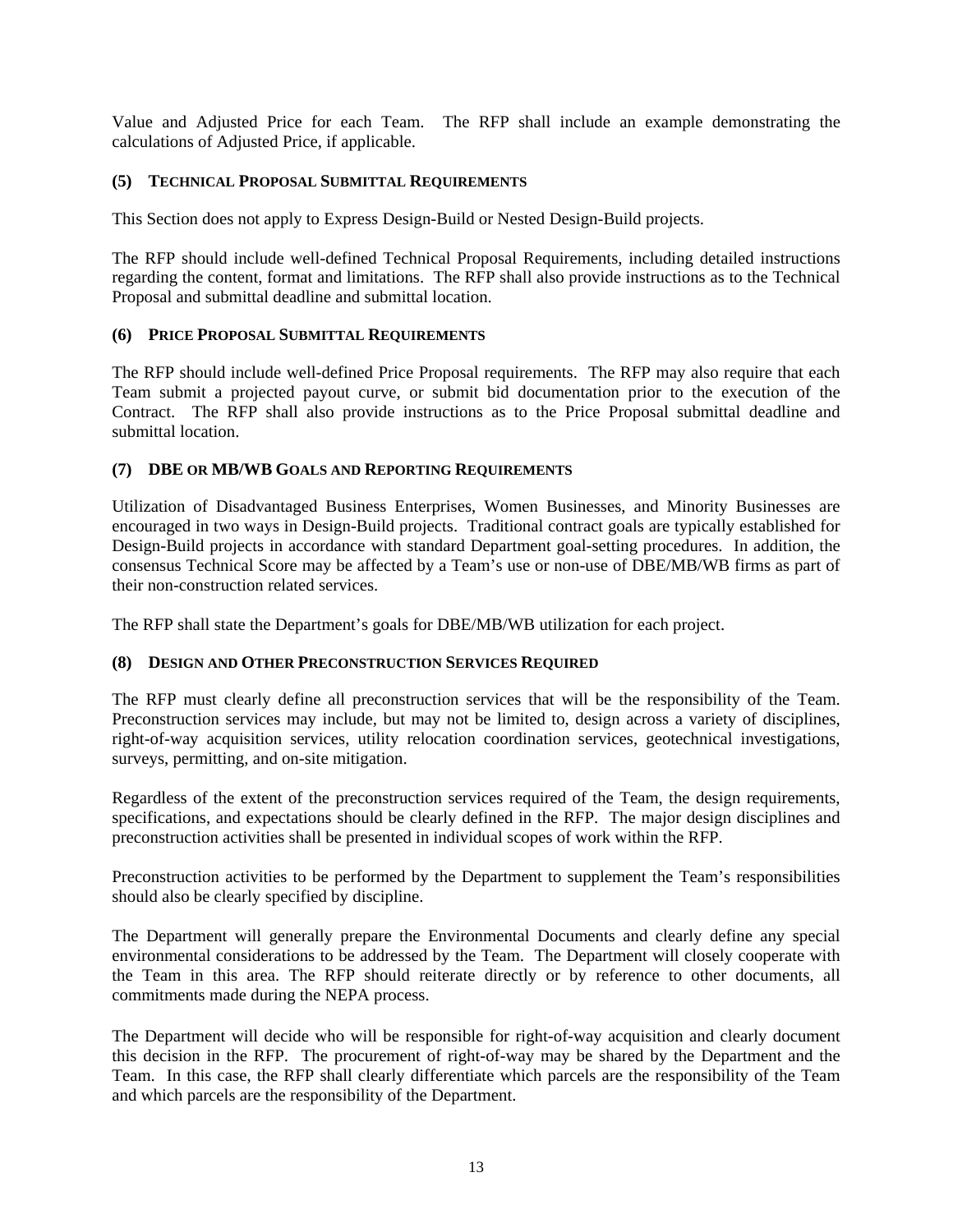The Department will typically provide any known information regarding utilities in the vicinity of the project. The RFP shall define the roles and responsibilities of the Team in regards to coordinating the relocation of utilities.

The RFP shall indicate geotechnical information or reports required by the Department. The Department may perform some preliminary geotechnical work before or during the preparation of the RFP. The Department may conduct the geotechnical investigations in order to save the short-listed Teams time and expense. The Department will provide copies of any known existing geotechnical information to all short-listed Teams.

The scope shall specify any survey information required by the Department and notify the Teams of existing survey information that is available.

Information provided by the Department to short-listed teams will generally be distributed by letter and designated as 'for informational purpose only'. The verification of accuracy and the determination to use any of the information distributed as such will be the sole responsibility of the Design-Build Team. In contrast, other distributed information that is contractually binding to the Department will be clearly denoted in the RFP.

## **(9) DESIGN REFERENCES**

The RFP should reference pertinent design manuals, procedure manuals, national codes, etc. that must be used in the development of the project design.

#### **(10) SUBMITTAL REQUIREMENTS**

The RFP shall clearly define or reference any documentation, including, but not limited to, design plans, shop drawings, and engineering calculations that are to be submitted to the Department. These submittals are for verification of compliance with the Contract and documents referenced therein. Phased construction plans shall require sealed drawings and special provisions prior to beginning construction on that phase.

The Transportation Program Management Unit will maintain guidelines for the submission of individual design plans, special provisions, and shop drawings.

The RFP should outline the Department's time allowance for review of all submittals.

The RFP should clearly define the final documents and their format required by the Department from the Team upon completion of the project. These typically may include: as-built plans, engineering reports, shop drawings, test results, documentation, daily reports, and item quantities.

#### **(11) PERMITS (AS APPLICABLE)**

If the project requires a permit, the Department will decide whether the Department or the Team will acquire any or all of the permits required for construction. In the event the Department has acquired permits for the project prior to the award of the Contract, these permits will be included in the RFP along with expectations regarding any permit modifications thereto.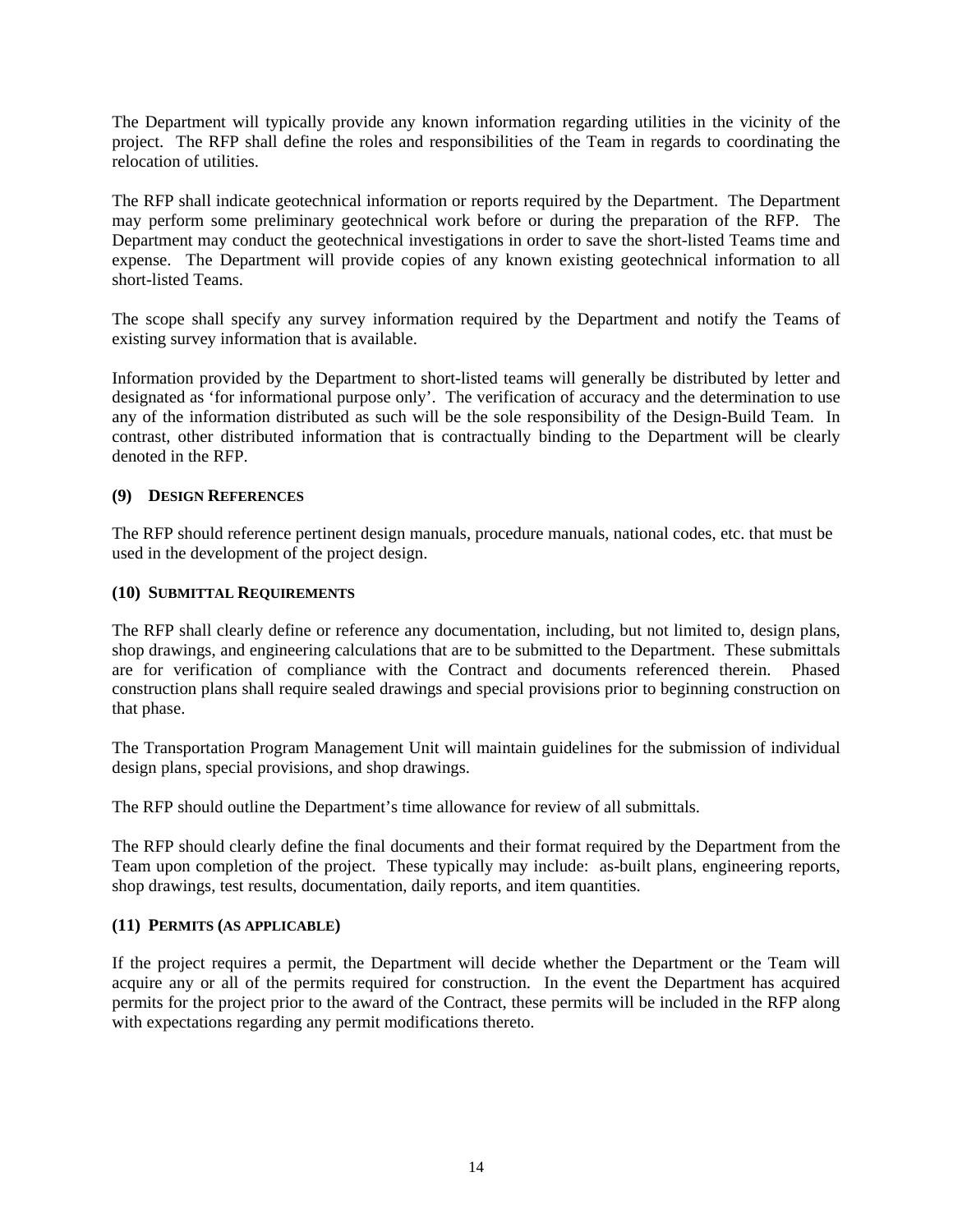#### **(12) CONSTRUCTION SERVICES REQUIRED**

The RFP shall reference any applicable Department construction specifications including standard specifications, supplemental specifications or special provisions. The RFP should address any particular processes, traffic control requirements, construction phasing, or techniques that need to be specified in order to construct the project satisfactorily.

The RFP should include or reference pertinent Quality Assurance specifications as defined by a variety of documents including:

- Glossary of Highway Quality Assurance Terms, April 1996, Transportation Research circular #457 which covers specifications, materials and workmanship;
- Implementation Manual for Quality Assurance, February 1996 by the AASHTO Highway Subcommittee on Construction which primarily covers materials;
- Quality Assurance Procedures for Highway Construction, June 29, 1995,DOT/FHWA 23 CFR Part 637 that covers materials and workmanship; and
- NCDOT Construction Manual

Each Design-Build project will have three quality management roles, including (1) quality control by the Team; (2) acceptance or verification by the Department Division staff; and (3) independent assurance by the Department's central staff. The responsibilities for all three roles and minimum sampling, testing and inspection frequencies shall be defined in the RFP or referenced documents.

The RFP shall address any Quality Control responsibilities of the Team beyond those already contained in the referenced specifications, policies and procedures. The RFP should also note any standard Quality Control practices that do not apply to the project.

In all cases, the Department will continue with its independent assurance and field review program. In addition, the Resident Engineer has the right to review records and conduct tests at anytime in order to ensure quality products and services are being provided.

## **(13) CONSTRUCTION ENGINEERING AND INSPECTION SERVICES REQUIRED**

Typically, construction engineering and inspection services for Design-Build projects will be conducted by Department staff. However, the Department may also consider utilizing a third party private engineering firm or include these services in the Design-Build contract.

In the event that these services are made a part of the Contract, the RFP must clearly define the construction engineering services to be provided by the Team. Services may include off-site fabrication, sampling and testing, surveying and other services as necessary for the particular project. Requirements may include the type and frequency of reports, the level of detail and type of documentation for materials used in the construction of the project, and other such requirements necessary for the particular project.

## **(14) THIRD PARTY INVOLVEMENT OR RESTRICTIONS**

The RFP should effectively manage risk conveyed to the Team by outlining expectations related to third party constraints. As an example, the RFP should specify the amount of time that the Team shall anticipate in order to acquire environmental permits.

Provisions in the RFP shall also aim to mitigate unnecessary risk to the Team in the areas of geoenvironmental remediation, utility relocation, railroad coordination, and FEMA compliance.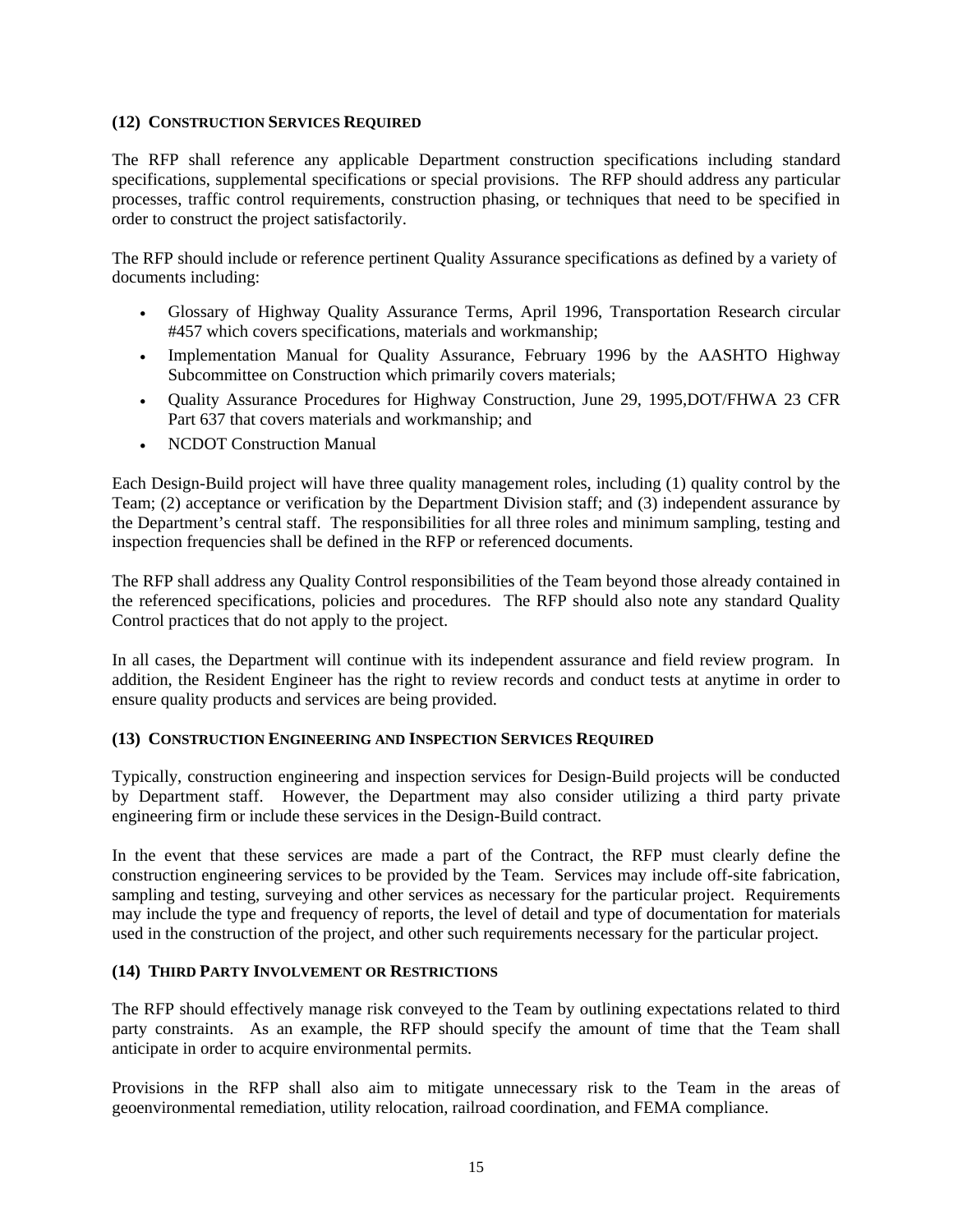#### **(15) INFORMATION OR SERVICES TO BE PROVIDED BY THE DEPARTMENT**

The RFP should include details of any items or services to be furnished by the Department such as data, reports, support functions (computer services, etc.), testing devices, or other items that would affect the Price Proposal or technical approach. Such information might also include survey data, geotechnical information, bridge hydraulic reports, existing plans, and traffic projections.

The Transportation Program Management Unit will maintain and publish a list of all materials made available to the short-listed Teams prior to award of the Contract.

## **(16) PROFESSIONAL INSURANCE AND BONDING**

The RFP shall clearly define, either directly or by reference, all professional liability insurance requirements, as well as all bid, performance, and payment bond requirements. For all construction projects, the successful Team shall provide a performance and payment bond that complies with the requirements of Chapter 44A, Article 3 of the North Carolina General Statutes.

## **(17) SUPPLEMENTAL SPECIAL PROVISIONS**

The RFP will include project special provisions and standard special provisions that govern certain aspects of the project. Discipline-specific special provisions that are dependent on the Team's design and construction methods will be required to be submitted by the Team for Department review and acceptance prior to construction of the applicable item.

## **(18) ITEMIZED PROPOSAL FORM AND SIGNATURE SHEETS**

The RFP will become the primary portion of the Contract. As such, the RFP will include gift ban and debarment certification forms, an itemized proposal sheet on which Price Proposal information is entered by the Teams, DBE/MB/WB listing forms, and contract execution sheets.

## **VARIATIONS OF DESIGN-BUILD**

Design-Build may also be used in the form of an Express Design Build Contract, a Modified Design-Build Contract or a Nested Design-Build Contract.

Express Design-Build would be used on a limited basis and only on projects that meet both of the following requirements:

- Projects with limited opportunity for innovation
- Projects with a narrow scope of work (e.g. small bridge replacements or spot safety improvements)

A Modified Design-Build Contract utilizes the best-value procurement approach typical to Design-Build but is based on a design that is in part completed and sealed by the Department or a third-party agent. Typically, the RFP will state that the Department will be responsible for any errors and omissions in the sealed plans provide to the short-listed Teams by the Department. In a Modified Design-Build Contract, payment may be made on a project lump sum basis or may be based on a more traditional method of payment based on materials incorporated into the project.

A Nested Design-Build Contract allows a Contractor to complete a portion of the design of the project utilizing a subcontracted design firm. The award of the Nested Design-Build project is typically made on